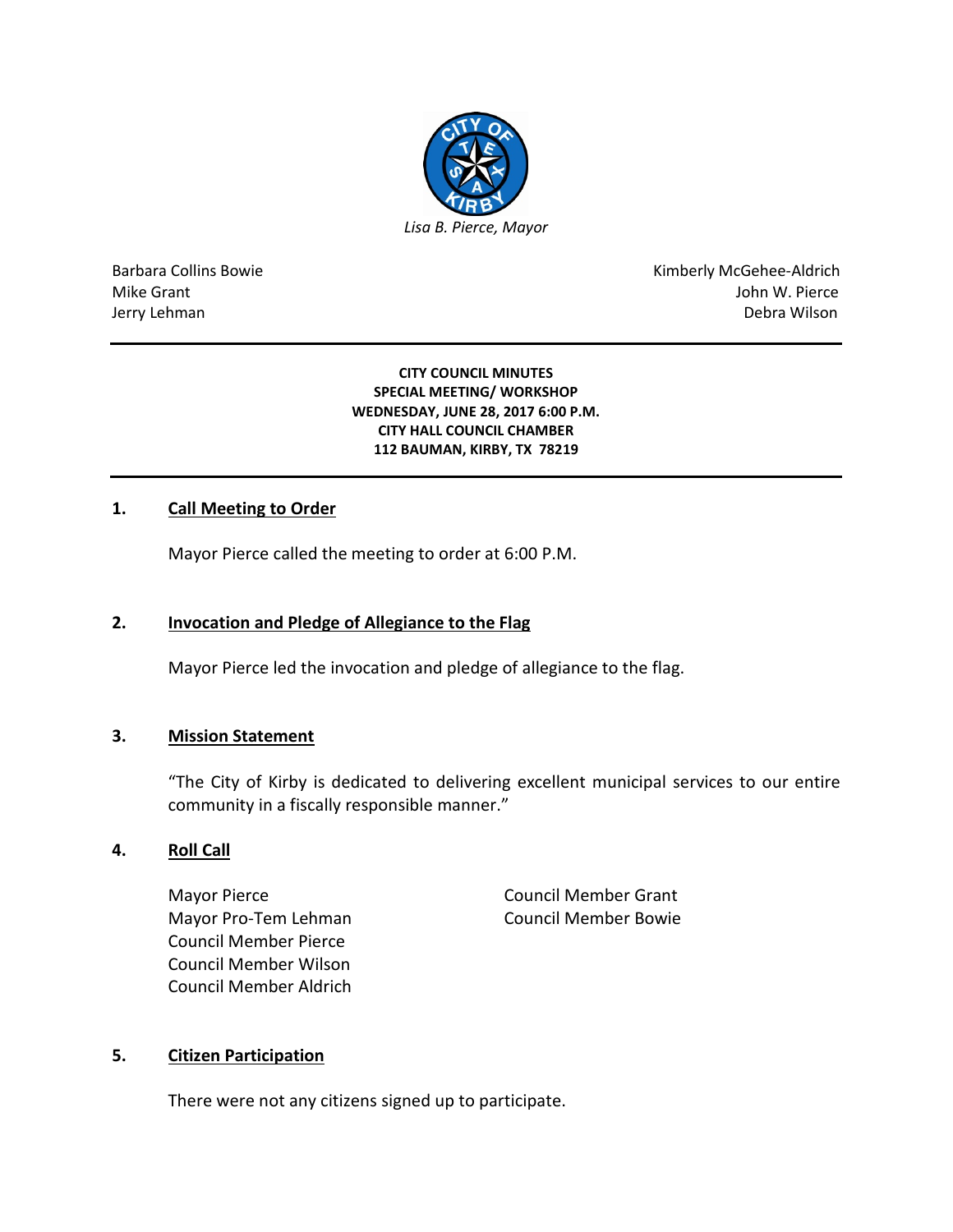### **6. Budget Workshop**

a. Discussion And Direction Of The Proposed City Council, Administration, Court, Parks, Streets, General Operations, And Water Fund Budgets For Fiscal Year 2017-2018.

Tina Ynfante, Finance Director, presented the proposed budgets for City Council, Administration, Court, Parks, Streets, General Operations, and Water Fund Budgets for Fiscal Year 2017-2018.

General Operations – One camera and keypad entry - \$5,000. This is for the vehicle storage lot.

City Manager Vernon said five lights cost for the storage lot according to CPS Energy is going to cost \$1,878 annually for the storage lot and one additional light on Charles Conrad for the pool.

Other items discussed in General Operations:

Increased 520-3100 to \$4,000; decreased 520-4000 to \$6,000;

Public Works 2017-2018

Roger Aguillon, Director of Public Works identified eleven capital items being requested:

Parks:

- 1. Scag mower \$13,000. New mower.
- 2. MPO Grant Hike and Bike Trail Remaining balance plus \$10,000 amenities (Union Pacific Grant)

Streets:

- 3. Fred Haise Street \$284,000. Street reconstruction.
- 4. Asphalt Public Works Yard \$109,233. Need asphalt in public yard.
- 5. Arneson & Scotsman Street \$290,435. July  $25^{\text{th}}$  answer from CDBG Grant.
- 6. MPO Grant Binz Engleman Remaining balance.

Water

7. John Deer Backhoe with cab - \$93,000. Replacement for old backhoe that's 20 years old (79,000 without cab).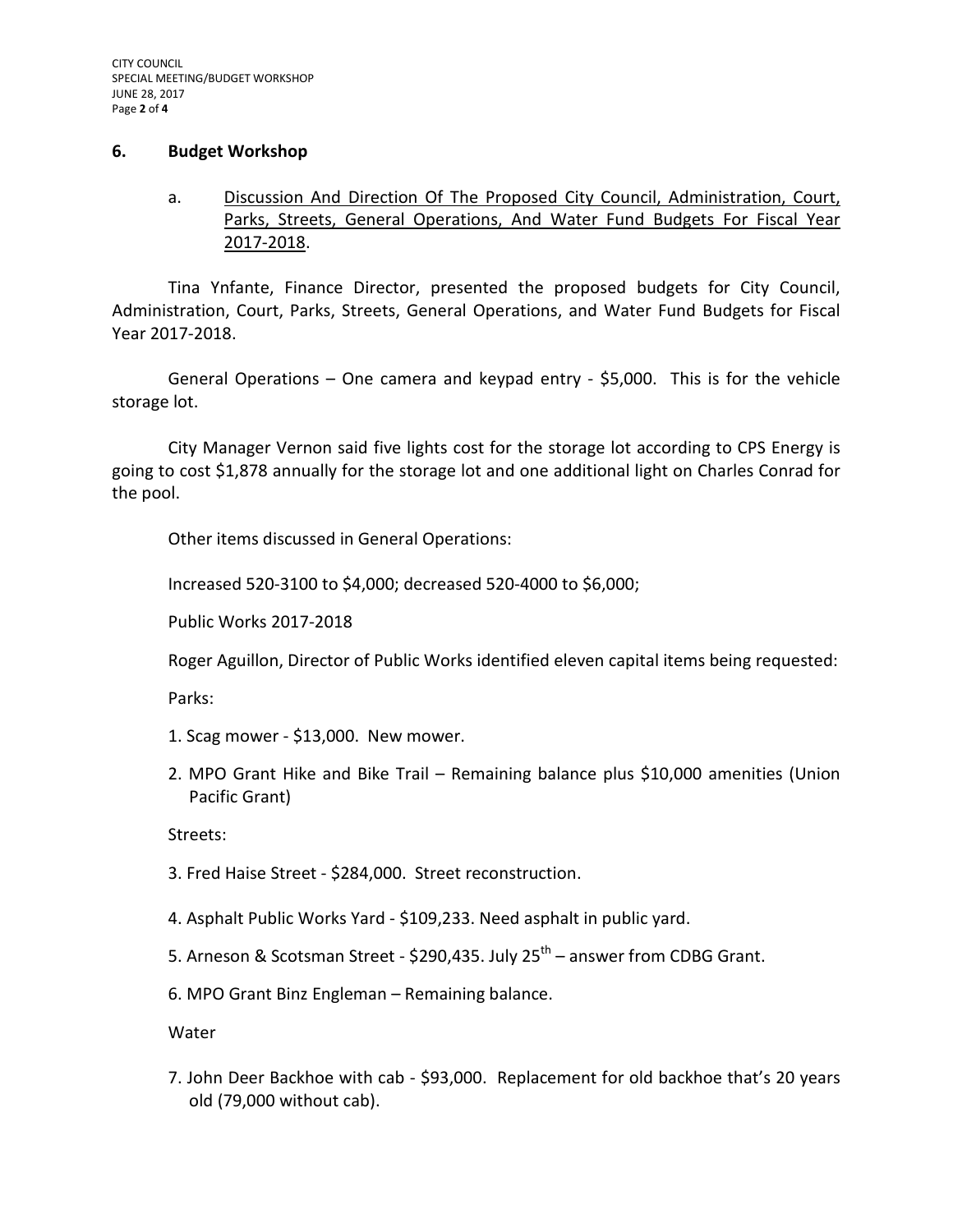- 8. Digital scales for chlorine \$2,500. To record chlorine usage, old scales need to be replaced.
- 9. Self containing breathing \$7,000. TCEQ requirement while handling chlorine gas.
- 10. Reconstruction of the Chlorinator Room Well Site 2 \$5,000. The room has deteriorated over the year and the roof leaks.
- 11. Sewer auger \$2,000. Replacement equipment.

Mayor Pierce asked staff to look at purchasing more benches for Prior Smith Park and a canopy for Friendship Park playground.

Council Member Wilson inquired about security cameras at Friendship Park. City Manager Vernon expressed there's a cost to connect the cameras and access the internet.

City Manager Vernon said a funding mechanism to replace our streets would be a bond, after the budget is approved. This would need to be discussed in order to place on the 2018 May election.

Mayor Pierce inquired about funds for street signs. City Manager Vernon stated the budget can be amended.

## **7. Requests and Announcements**

a. Requests By Mayor And Council Members For Items To Be Placed On Future City Council Agendas And Announcements On City Events/Community Interests

Mayor Pierce – She said the next meeting is July 13, 2017. Council Member Wilson and City Manager Vernon will not be at the meeting.

Council Member Aldrich – She said volunteers are needed for the  $4<sup>th</sup>$  of July Fireworks at the Park.

# **8. Adjournment**

The meeting adjourned at 7:45 P.M.

 Lisa B. Pierce Mayor

\_\_\_\_\_\_\_\_\_\_\_\_\_\_\_\_\_\_\_\_\_\_\_\_\_\_\_